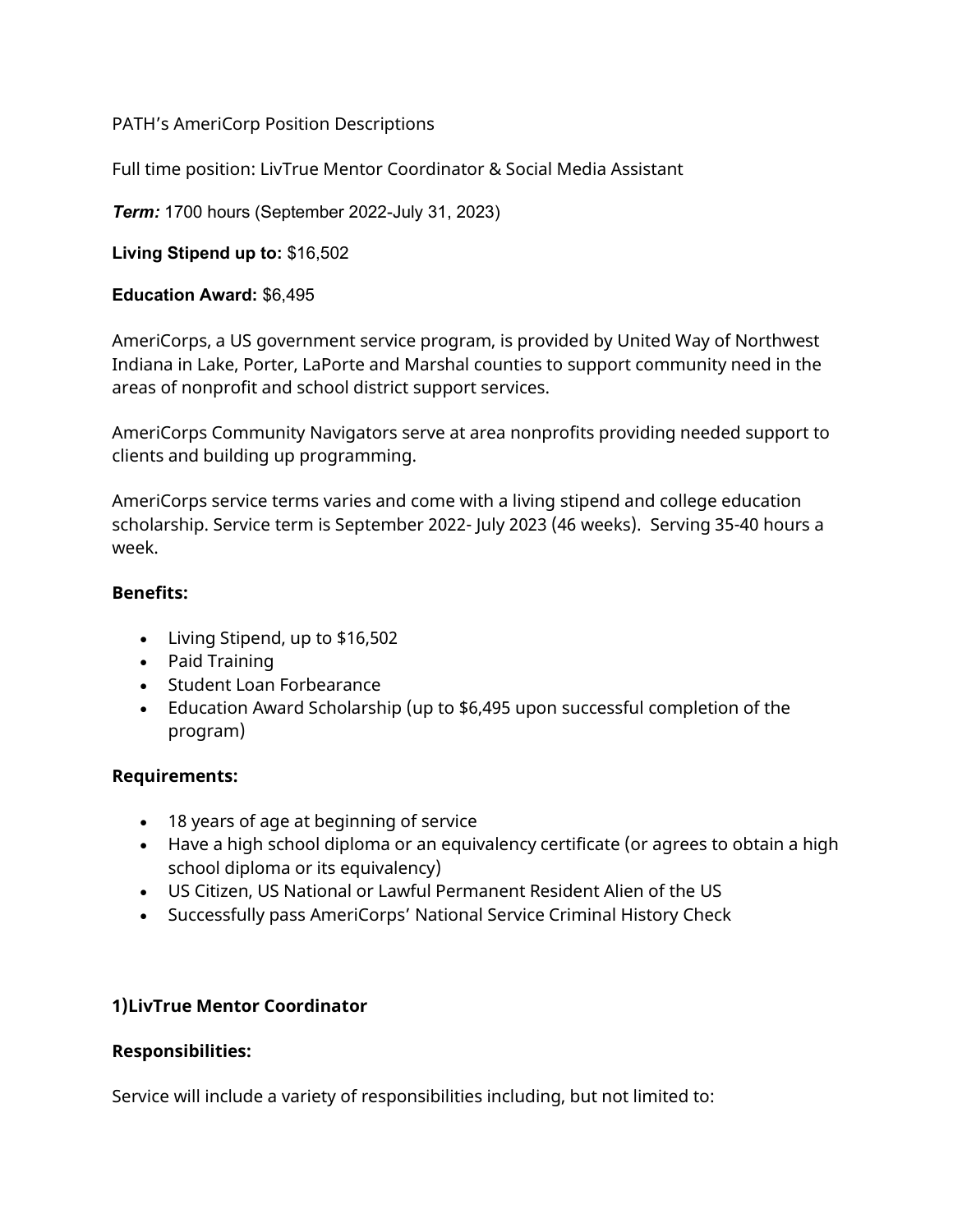- Training on PATH LivTrue curricula
- Assist with volunteer recruitment for mentors to implement programming
- Assist with student recruitment (program marketing)
- Co-Lead program implementation
- Represent PATH at various expos and health fairs

#### Record Keeping

Assist with student attendance Assist with administration of student surveys Follow all guidelines and procedures for PATH LivTrue mentors

### **Service Hours:**

LivTrue programs are presented after school – 60 -90 minutes in length to Middle School students. Typical scheduling is: 3:30 – 5:00 and days vary by site. Remainder of time will be used in preparation for program implementation – this may be done at the office or working remotely as determined by your supervisor. Renee Romanowski trains members on the LivTrue Programming and serves as Site Supervisor.

Service hours include an initial 6 hours of curricula and mentor best practice training. Service for this project also includes additional research to update LivTrue curriculum materials, data, etc.

Time Sheets are to be kept up to date and submitted weekly. Time Sheets are not considered complete without an *overview of tasks performed* during hours logged, and will not be approved.

#### **Mileage Reimbursement**

Mileage from the office to and from the sites will be reimbursed at \$.45/mile. If you travel to sites from your home, the shorter of the distance (from home or office) will be reimbursed. Please use mapquest.

Mileage for mandatory AmeriCorps sessions are not reimbursable by PATH, Inc.

## **Supplies:**

## **All supplies needed for program implementation are provided by PATH, Inc. (some snacks may be provided by site coordinators)**

A written (emailed) request for supplies should be submitted at least 48 hours in advance. Per AmeriCorps Standards, "Materials should be purchased by PATH, Inc. in advance for programming versus out of pocket reimbursement."

Members will have access to the company card or may work directly with Tara (Admin. Asst.) to make purchases or will otherwise need to make requests of PATH to purchase